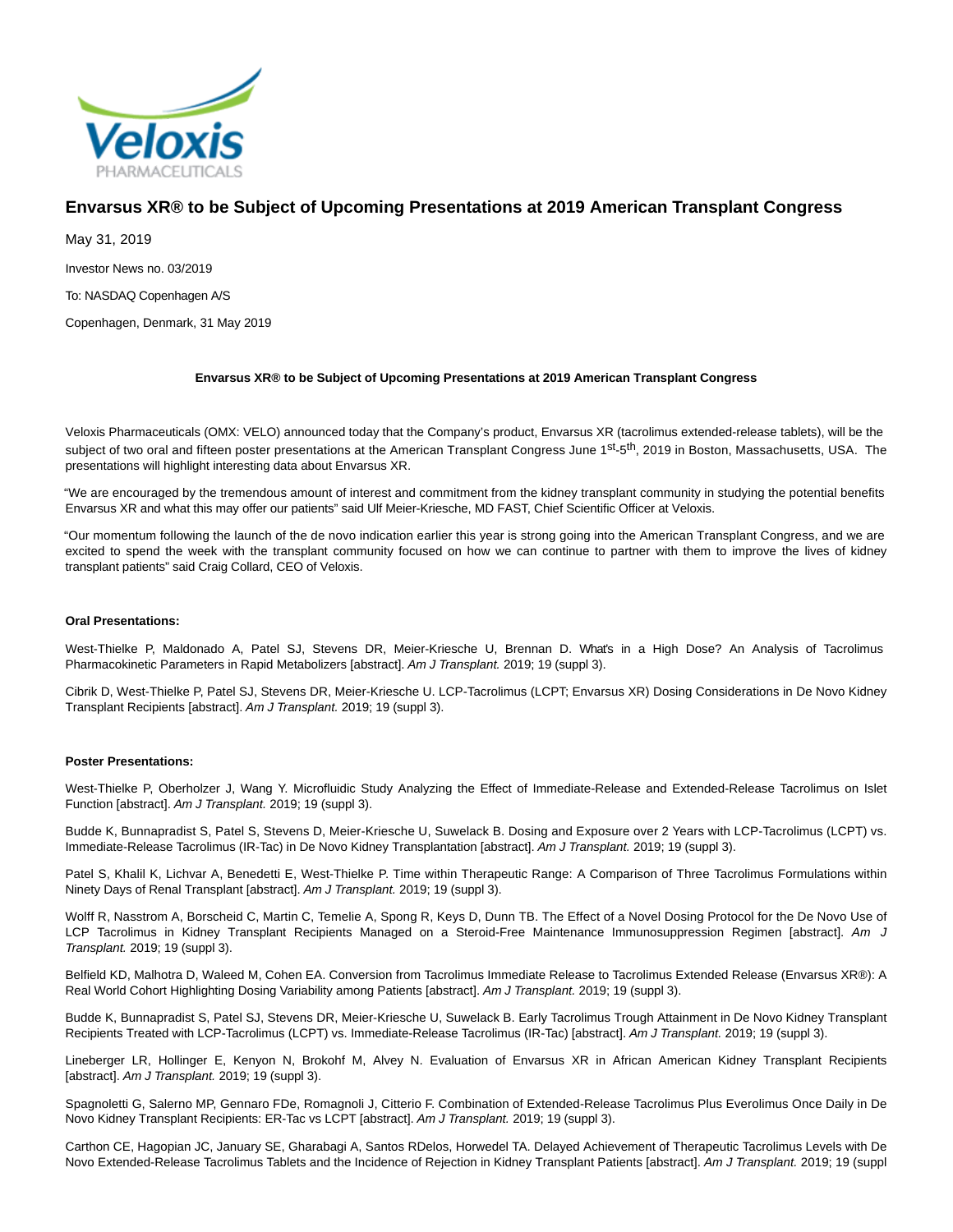3).

Horwedel TA, Carthon CE, January SE, Gharabagi A, Santos RDelos, Hagopian JC. A Naturalistic Study of De Novo Extended-Release Tacrolimus Tablets vs. Tacrolimus Immediate-Release Capsules in Kidney Transplant Recipients [abstract]. Am J Transplant. 2019; 19 (suppl 3).

Hagopian J, Carthon C, January S, Gharabagi A, Santos RDelos, Horwedel T. Adverse Effect Differences between Tacrolimus-IR and LCP-Tacrolimus [abstract]. Am J Transplant. 2019; 19 (suppl 3).

January S, Horwedel T, Hagopian J, Carthon C, Gharabagi A, Santos RDelos. Impact of Tacrolimus Formulation on Tacrolimus Level Coefficient of Variations [abstract]. Am J Transplant. 2019; 19 (suppl 3).

Hagopian J, Carthon C, January S, Gharabagi A, Santos RDelos, Horwedel T. Difference in DSA Formation between Tacrolimus-XR and Tacrolimus-IR [abstract]. Am J Transplant. 2019; 19 (suppl 3).

Condon A, Mujtaba M, Patel SJ, Stevens DR, Meier-Kriesche U. In Depth Look at Acute Rejections in LCP-Tacrolimus (LCPT; Envarsus XR) and Immediate-Release Tacrolimus (IR-Tac)-Treated De Novo Kidney Transplant Recipients [abstract]. Am J Transplant. 2019; 19 (suppl 3).

Torabi J, Campbell A, Akalin E, Ajaimy M, Azzi Y, Pynadath C, Liriano-Ward L, Rocca JP, Graham JA. Utilization of LCP-Tacrolimus (ENVARSUS XR) in Simultaneous Pancreas and Kidney (SPK) Transplant Recipients [abstract]. Am J Transplant. 2019; 19 (suppl 3).

The abstracts can be found at the 2019 American Transplant Congress website[: https://atcmeetingabstracts.com/.](https://www.globenewswire.com/Tracker?data=DiMrzT7xIjslzRR44ZEKtD9MA6N9rdFNtz1CueNFXsDpFSmMO7Zh-UgVt5BqpxtUhatFCNw5K315jP_O6FbRy7WmPcaugJQuhfIKtoNR7SzltPQuIBbWwfmJmK65A2Fo) 

#### **For more information, please contact:**

Craig A. Collard Ira Duarte President & CEO CFO Phone: + 1 919 591 3090 Phone: +1 919 591 3090 Email[: cac@veloxis.com](mailto:cac@veloxis.com) Email: [idu@veloxis.com](mailto:idu@veloxis.com)

#### **About Veloxis Pharmaceuticals**

Veloxis Pharmaceuticals A/S is a commercial-stage specialty pharmaceutical company committed to improving the lives of transplant patients. A Danish company, Veloxis Pharmaceuticals A/S operates in the U.S. through Veloxis Pharmaceuticals Inc., a wholly-owned subsidiary headquartered in Cary, North Carolina, USA. Veloxis has successfully developed Envarsus XR (tacrolimus extended-release tablets) based upon the company's unique and patented delivery technology, MeltDose®, which is designed to enhance the absorption and bioavailability of select orally administered drugs. The company is focused on the direct commercialization of Envarsus XR in the U.S., expansion of partnerships for markets around the world, and acquisition of assets utilized in transplant patients and by adjacent medical specialties. Veloxis is listed on the NASDAQ OMX Copenhagen under the trading symbol OMX: VELO. For further information, please visi[t www.veloxis.com.](https://www.globenewswire.com/Tracker?data=DUf3Emj7IPY2IsHZXcZsjvWGc8CKr41_eG1n5PT464wy2QFVV5RbSUYcugvGLxQtSk0IB1KCnp_vWmdUDr1vyA==)

# **About ENVARSUS XR® (tacrolimus extended-release tablets)**

#### **Indications and Usage**

ENVARSUS XR is indicated for the prophylaxis of organ rejection in de novo kidney transplant patients in combination with other immunosuppressants.

ENVARSUS XR is also indicated for the prophylaxis of organ rejection in kidney transplant patients converted from tacrolimus immediate-release formulations, in combination with other immunosuppressants.

#### **Important Safety Information for ENVARSUS XR**

#### **Boxed Warning: Malignancies and Serious Infections Increased risk for developing serious infections and malignancies with ENVARSUS XR or other immunosuppressants that may lead to hospitalization or death**

#### **Contraindications**

ENVARSUS XR is contraindicated in patients with known hypersensitivity to tacrolimus.

#### **Warnings and Precautions**

Immunosuppressants, including ENVARSUS XR, increase the risk of developing lymphomas and other malignancies, particularly of the skin.

Post-transplant lymphoproliferative disorder (PTLD), associated with Epstein-Barr Virus (EBV), has been reported in immunosuppressed organ transplant patients.

Immunosuppressants, including ENVARSUS XR, increase the risk of developing bacterial, viral, fungal, and protozoal infections, including opportunistic infections. These infections may lead to serious, including fatal, outcomes.

ENVARSUS XR is not interchangeable or substitutable with tacrolimus extended-release capsules, tacrolimus immediate-release capsules or tacrolimus for oral suspension.